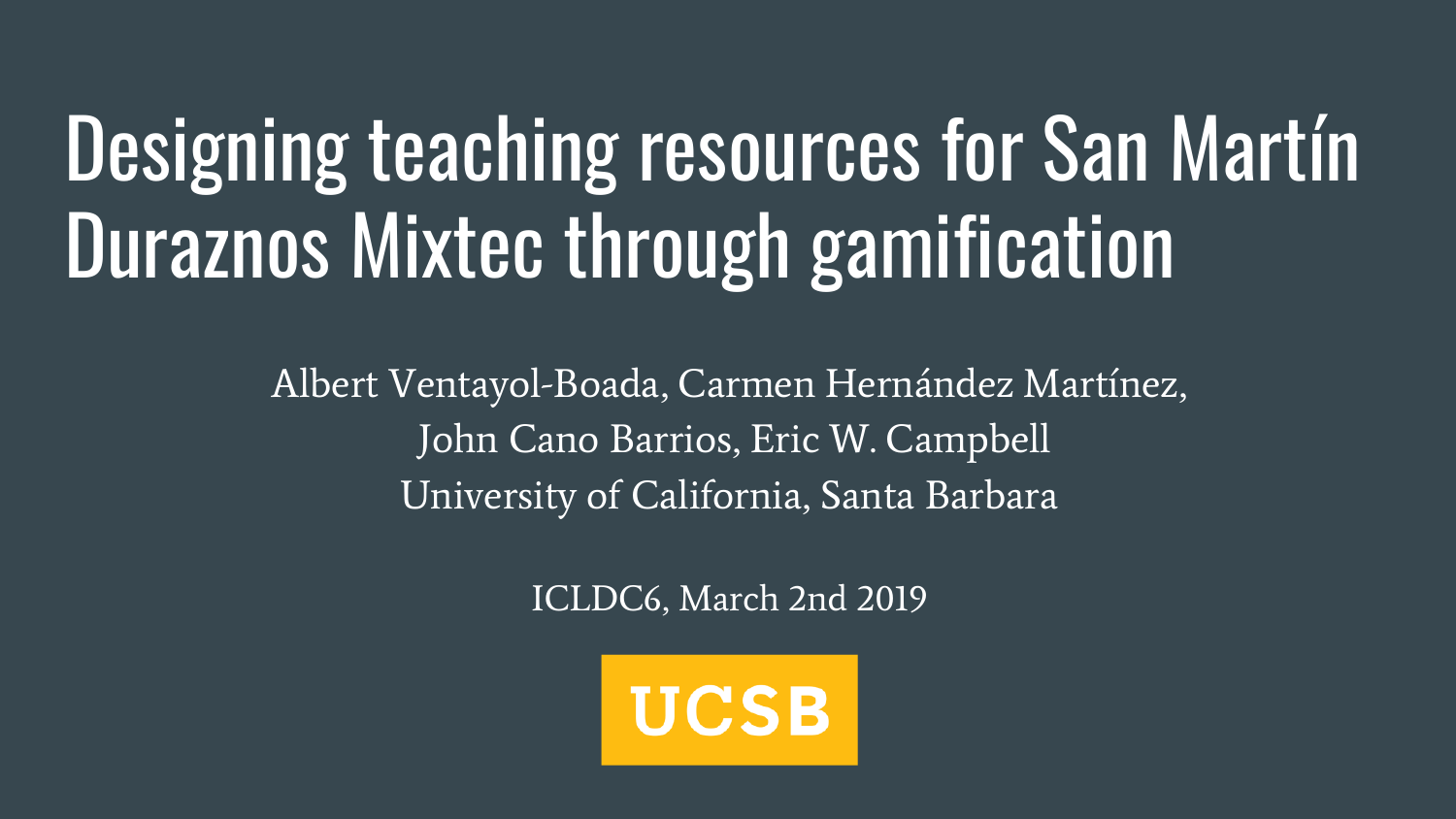## Roadmap

- Where it all started
- Goals of our project
- Working with and for the community
- Bringing technology into the picture
- Funding the project
- Evaluation & Next steps
- Take-away message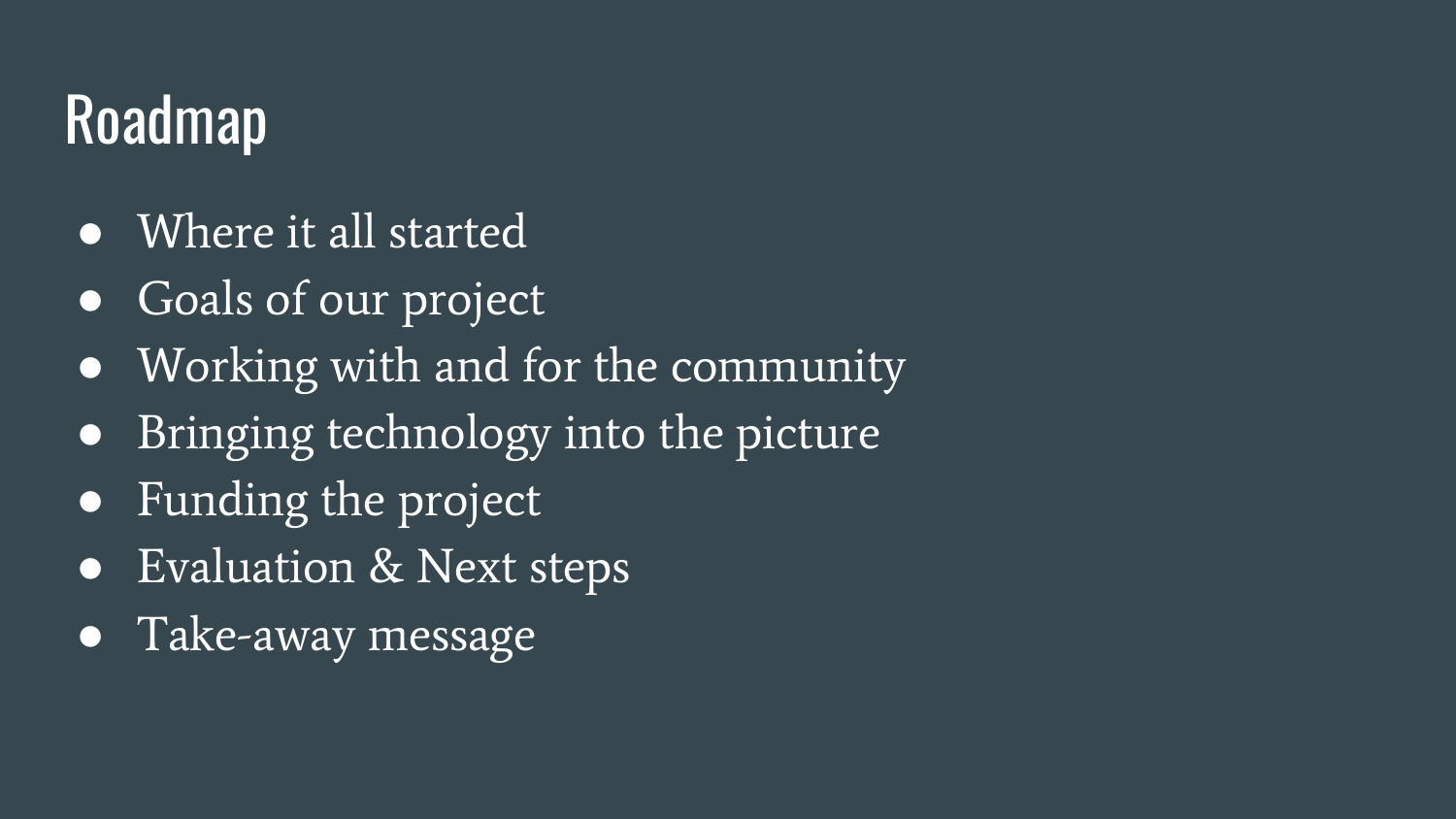#### Where it all started

● 2017-2018 Grad Field Methods class at UCSB ● Partnership with Mixteco Indígena/

Community Organizing Project (MICOP)

- Ventura County is home to a diaspora community of an estimated 20,000 Indigenous people from Mexico (Rivera-Salgado 2015)
- Issue 1: Language shift is accelerated in the diaspora

Rivera-Salgado, G. (2015). Cultural awareness and indigenous migrants in California. Presented at the Annual Indigenous Knowledge Conference, Madera, CA.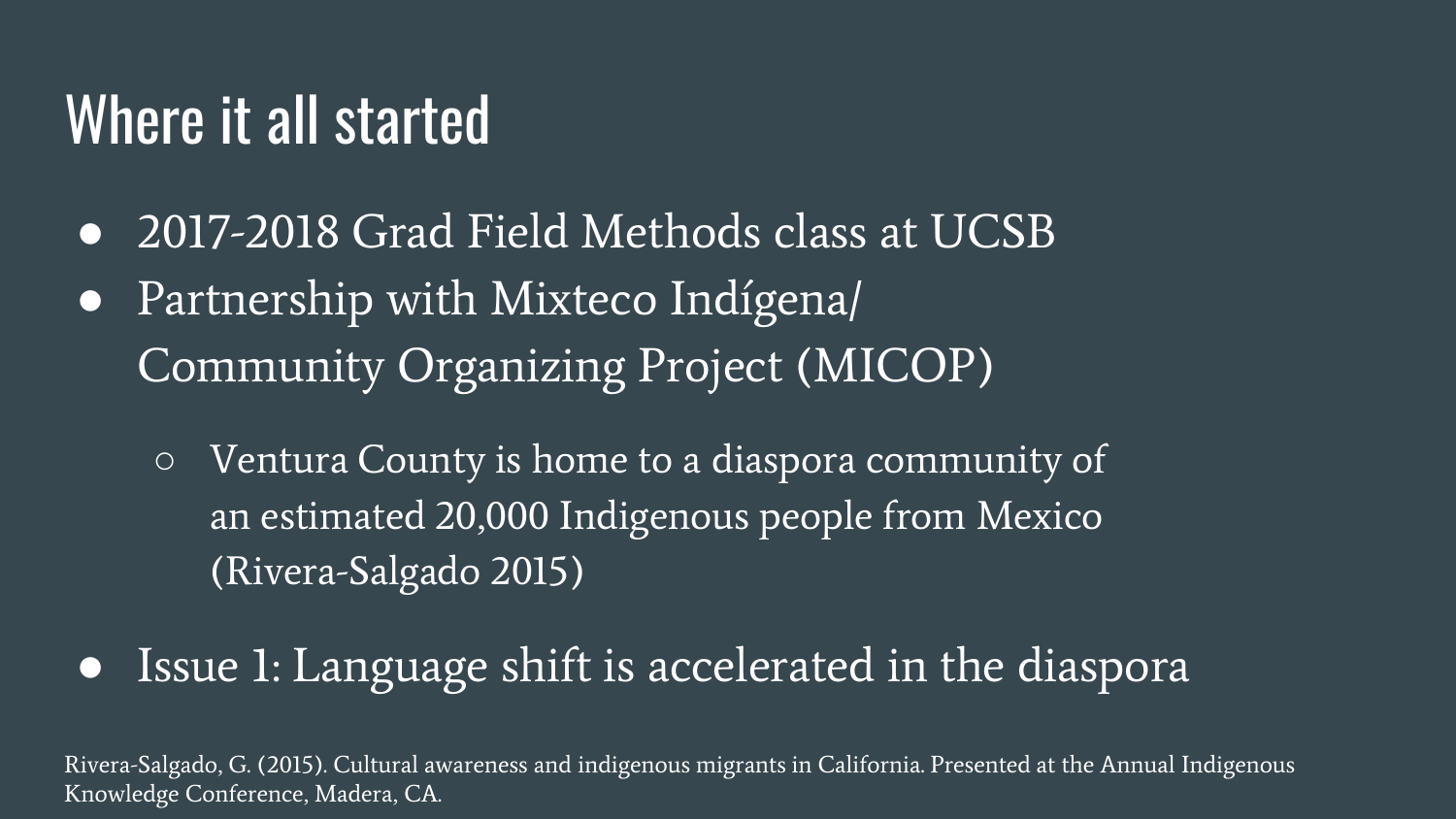#### Where it all started:

- There was a need to bring technology into the picture
	- Access to technology is not necessarily a problem for communities of the US diaspora
	- To support language maintenance and reach out to the youth in the community, we need an approach that fits in their tech-centered lives
- Issue 2: The design of online materials often requires technological expertise and resources not available to community members or linguists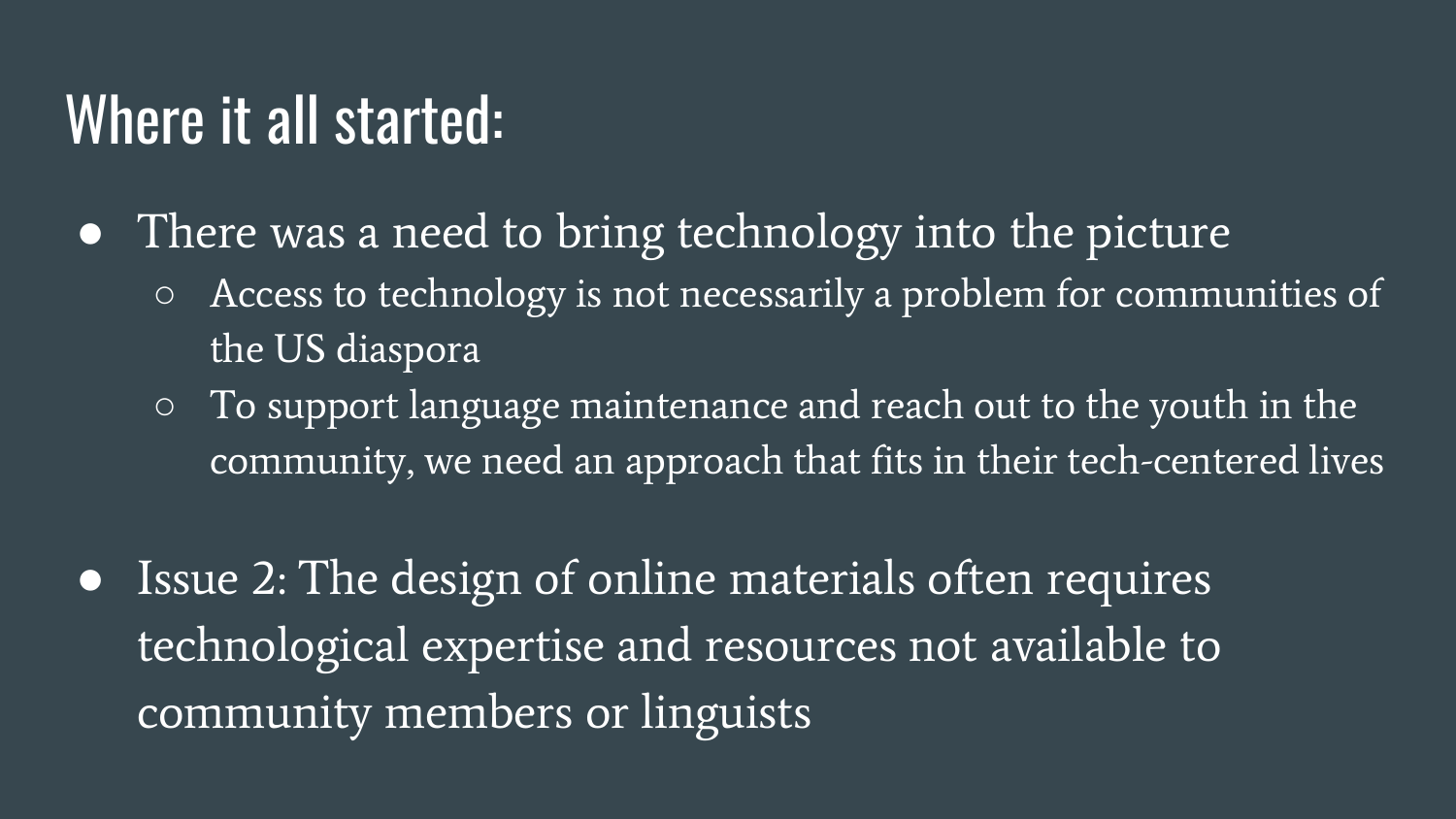#### Where it all started:

- Digital instructional content and open educational resources are on the rise.
	- Some of the resources available are not imagined for or from the perspective of Indigenous languages
- Issue 3: There is not enough cross-pollination between educators, field-linguists, and communities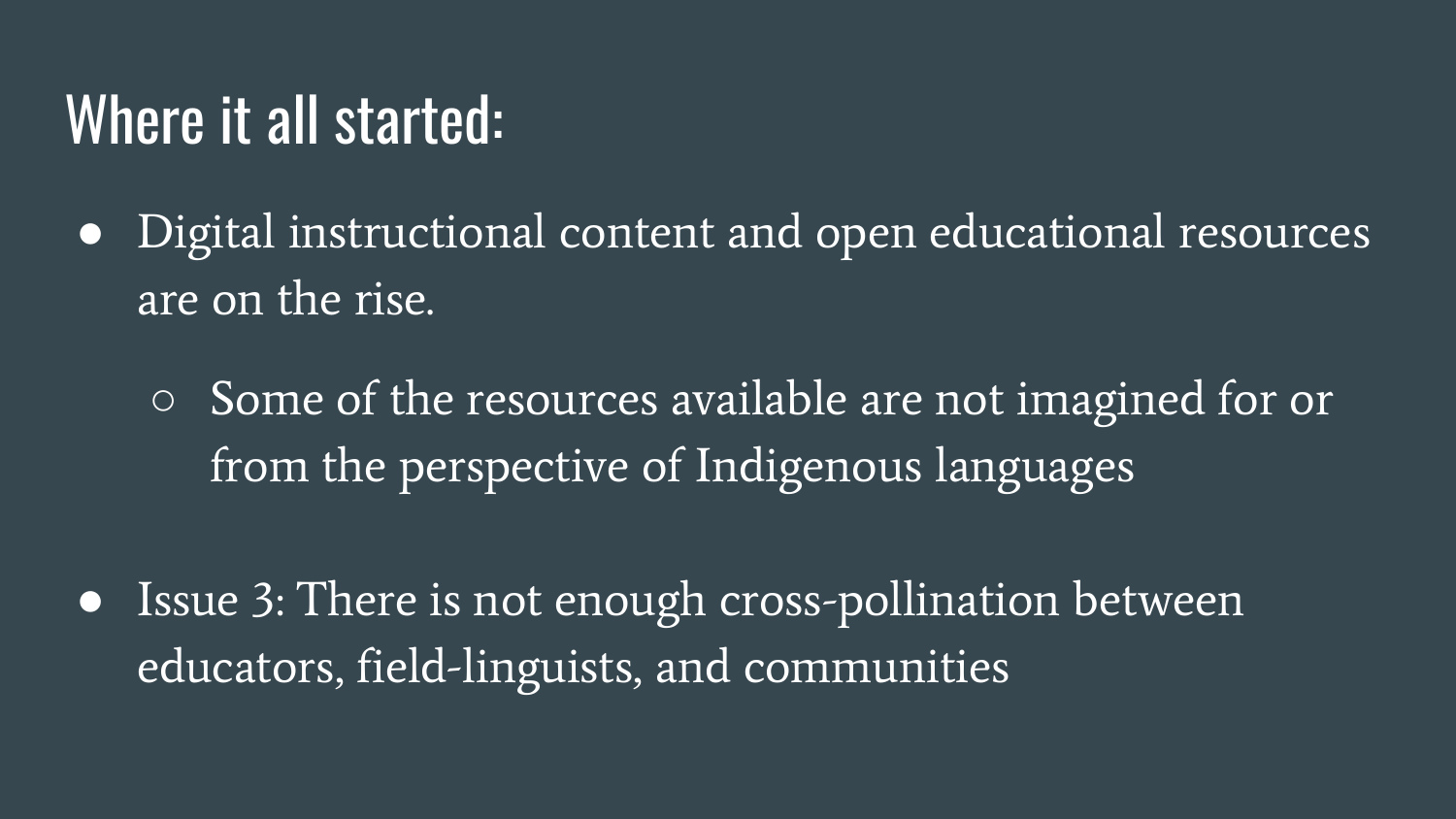#### Goals of our project

- Community-based and community-led
- Open-access technology
	- Low tech expertise
	- Limited financial resources
	- $\circ$  Flexible enough to include more varieties in the long run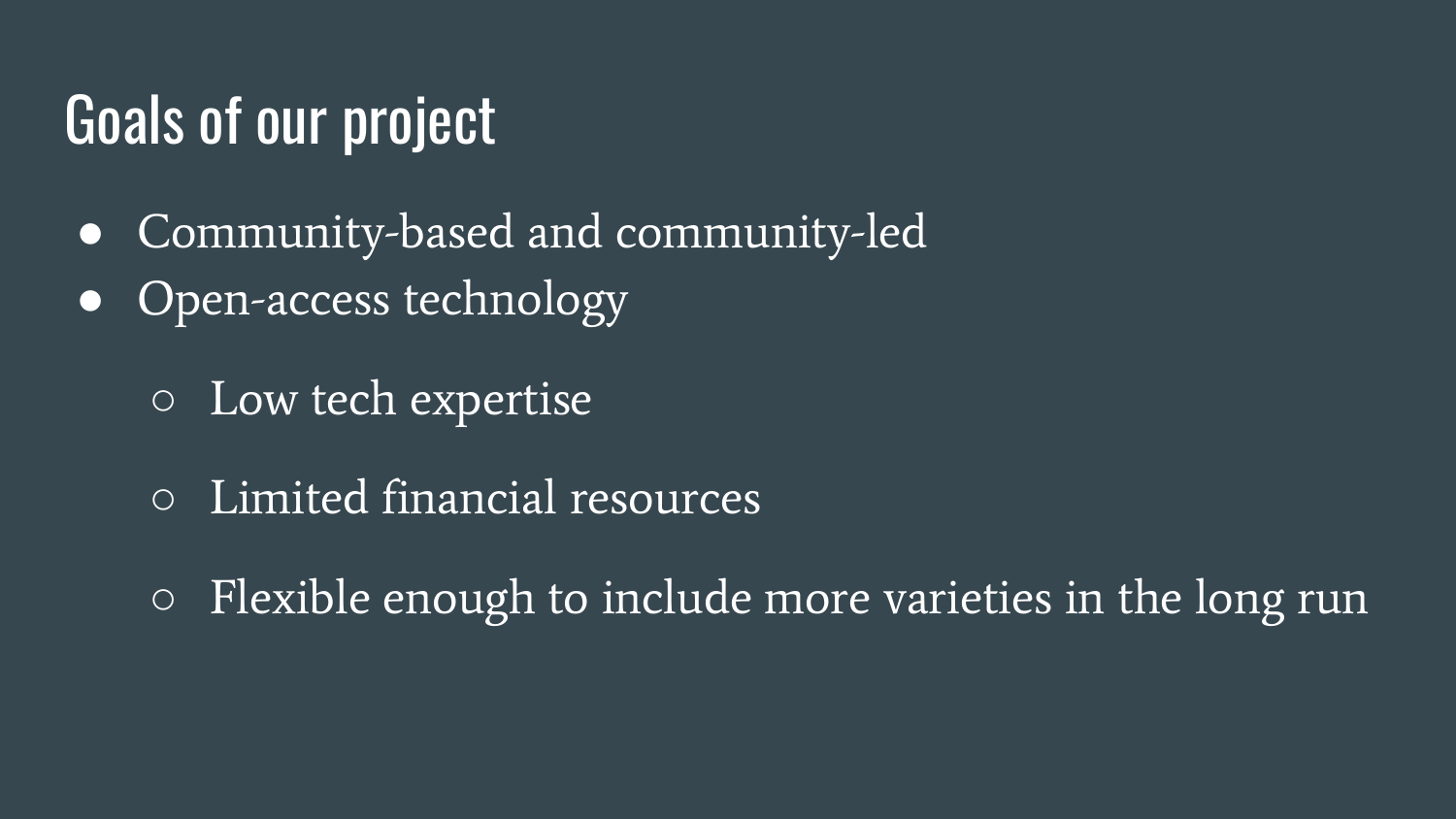#### Working with and for the community

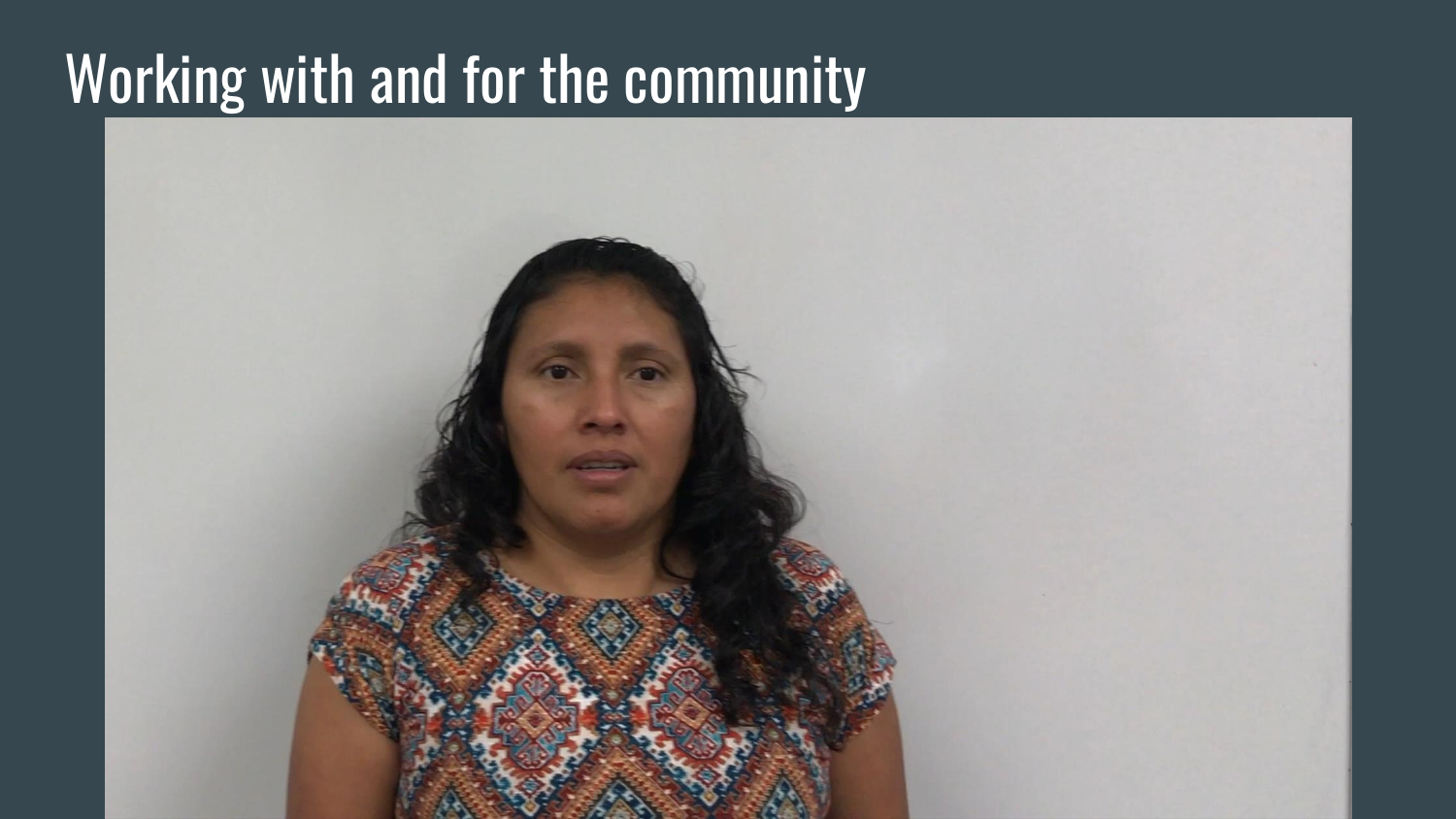#### Bringing Technology into the project ● Instructional design/technology

#### **Field Linguist Team**

● Support in the language documentation process

#### **Member of the Mixtec community**

 $\div$ 

Scriptwriting for educational materials ● Resources based on the indigenous knowledge and culture of the community.

#### **Instructional design/technology**

- Pedagogical support in the design process.
- Consultation of possible technologies/resources to use.
- Guidelines for video recording sessions
- Video recording/edition
- Website construction support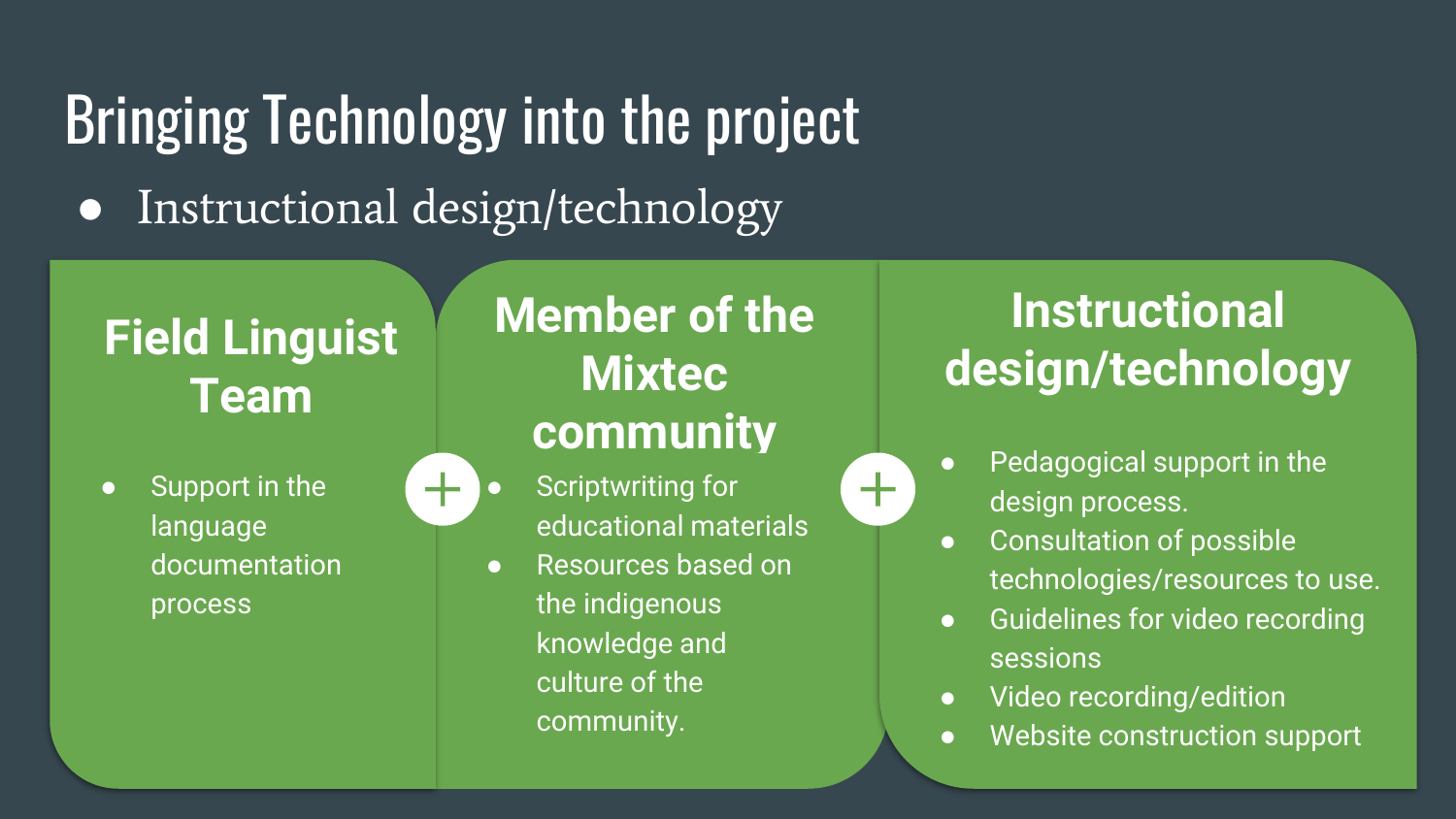- Digital resources/teaching materials design process (low budget)
	- $\circ$  Short videos  $\rightarrow$  Vocabulary (Animals, Food, Colors, Fruits).

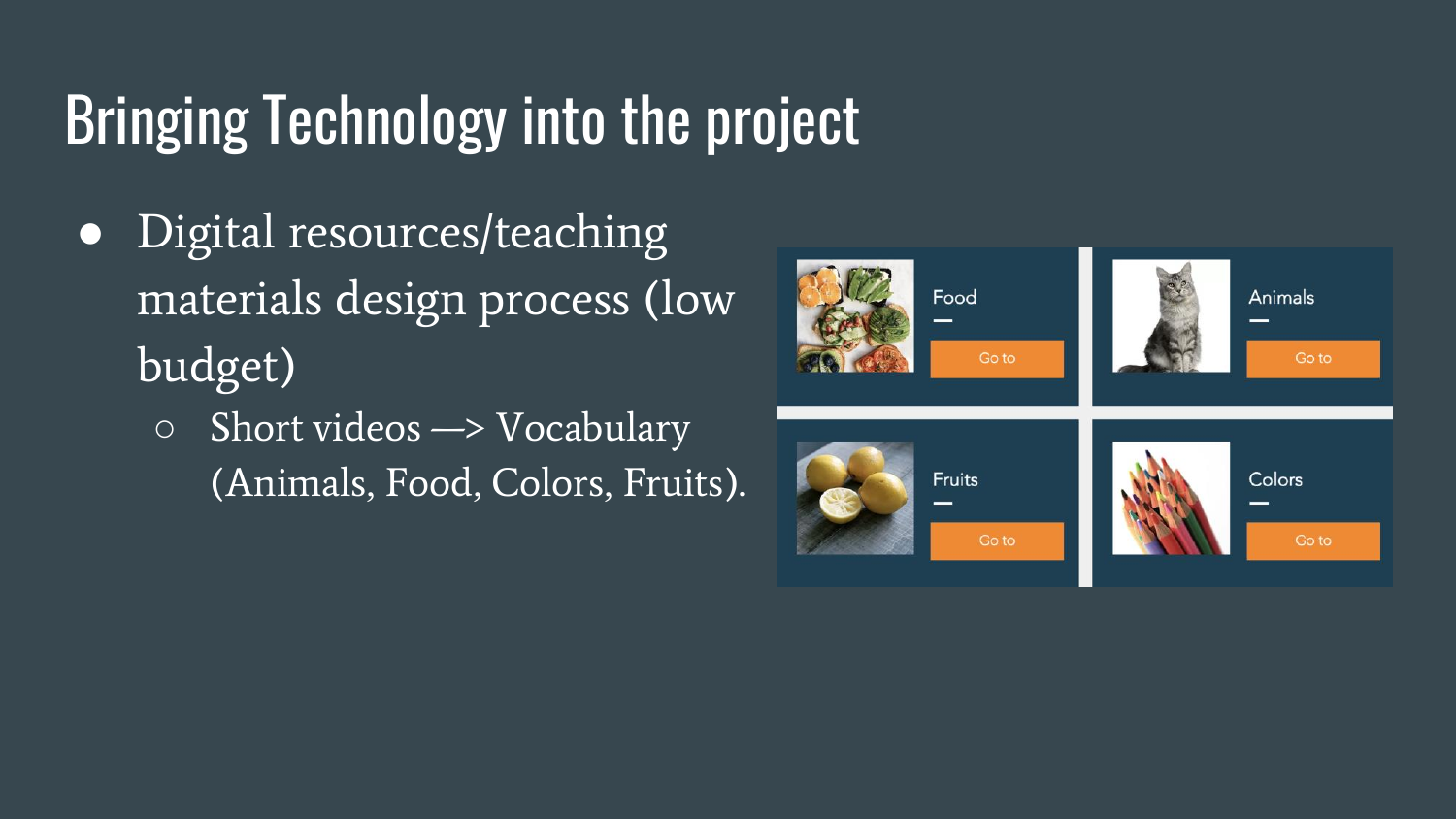- Video production
	- Script
	- iPad
	- Tripod
	- Green screen

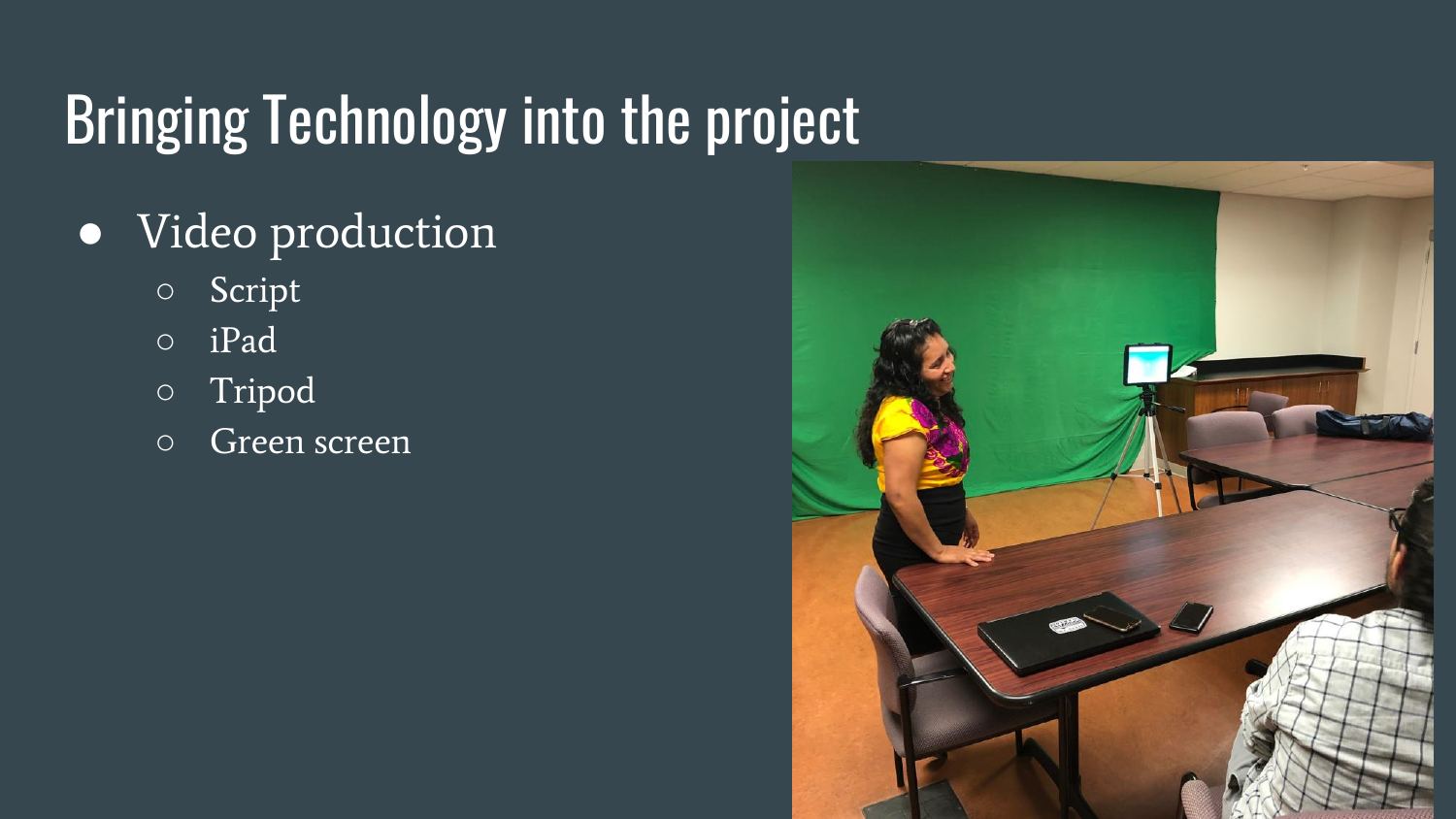- Video production
	- Getting used to be on camera

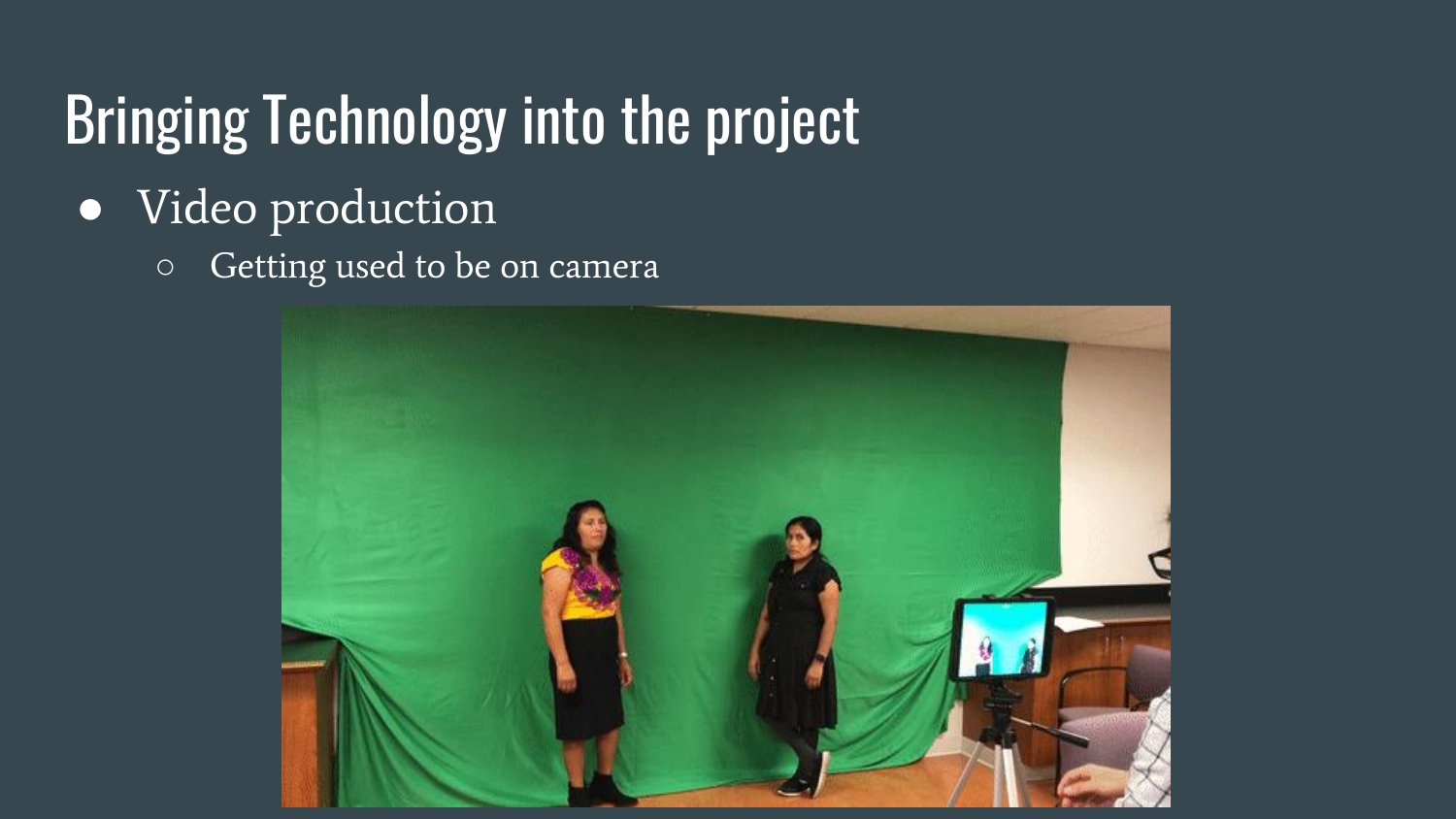- Video production ○ Audio editing
	- Audacity
		- Cleaning the audio (noise reduction, volume adjustment).
	- Video editing
		- iMovie
			- Green screen overlay
			- Selecting best clips

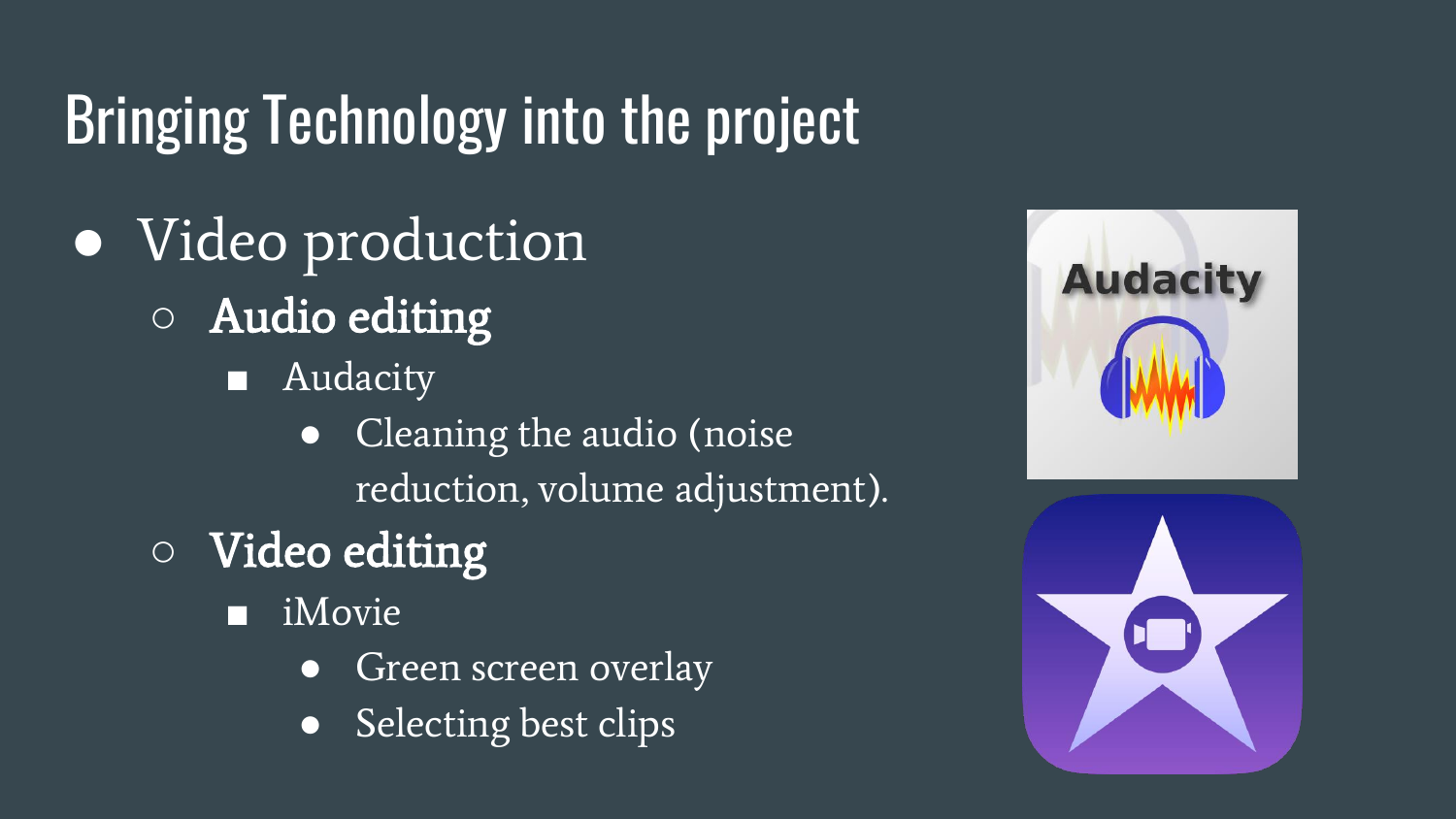- Building video clips repository ○ YouTube ("Let's Learn Mixteco" channel)
	- Clips to be used in teaching/learning materials

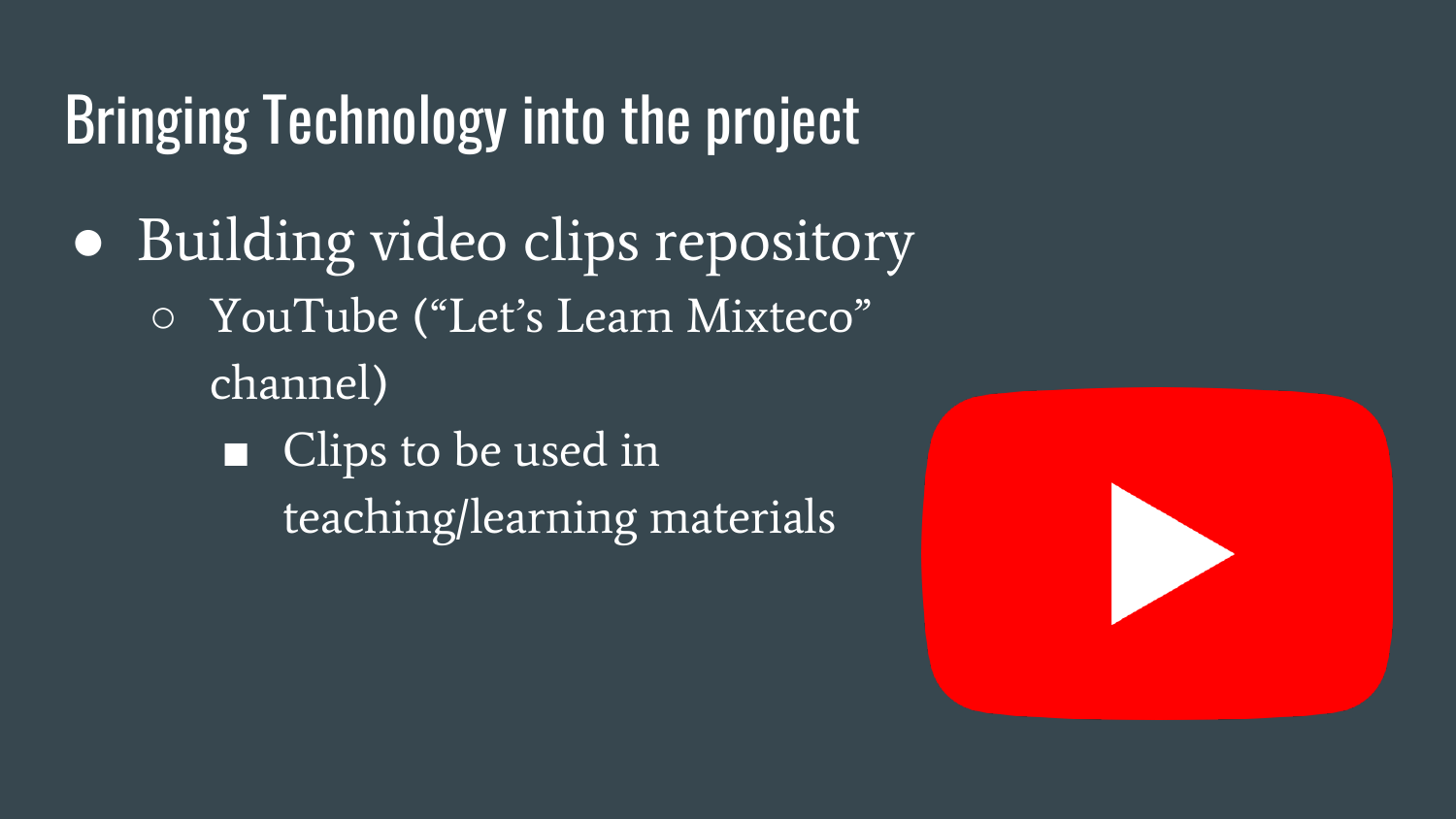- Designing the learning activities ○ Educaplay (free educational games generator).
	- Riddles
	- Fill in the blank
	- Crossword puzzle
	- **Dialogue**
	- Matching games
	- Video quiz
	- More....

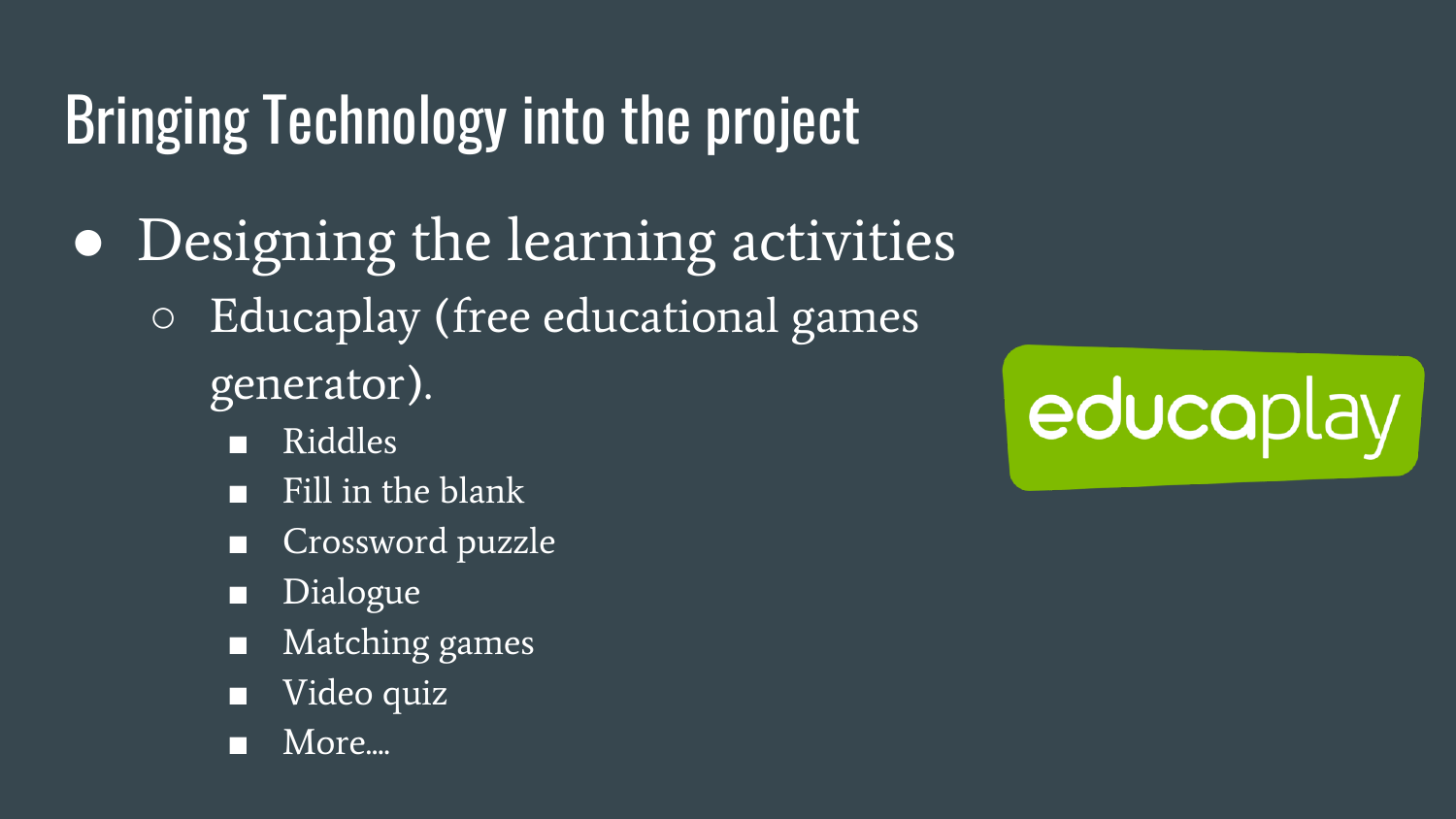- Designing the learning activities
	- Use of royalty free media resources (images, sounds, videos, etc.)

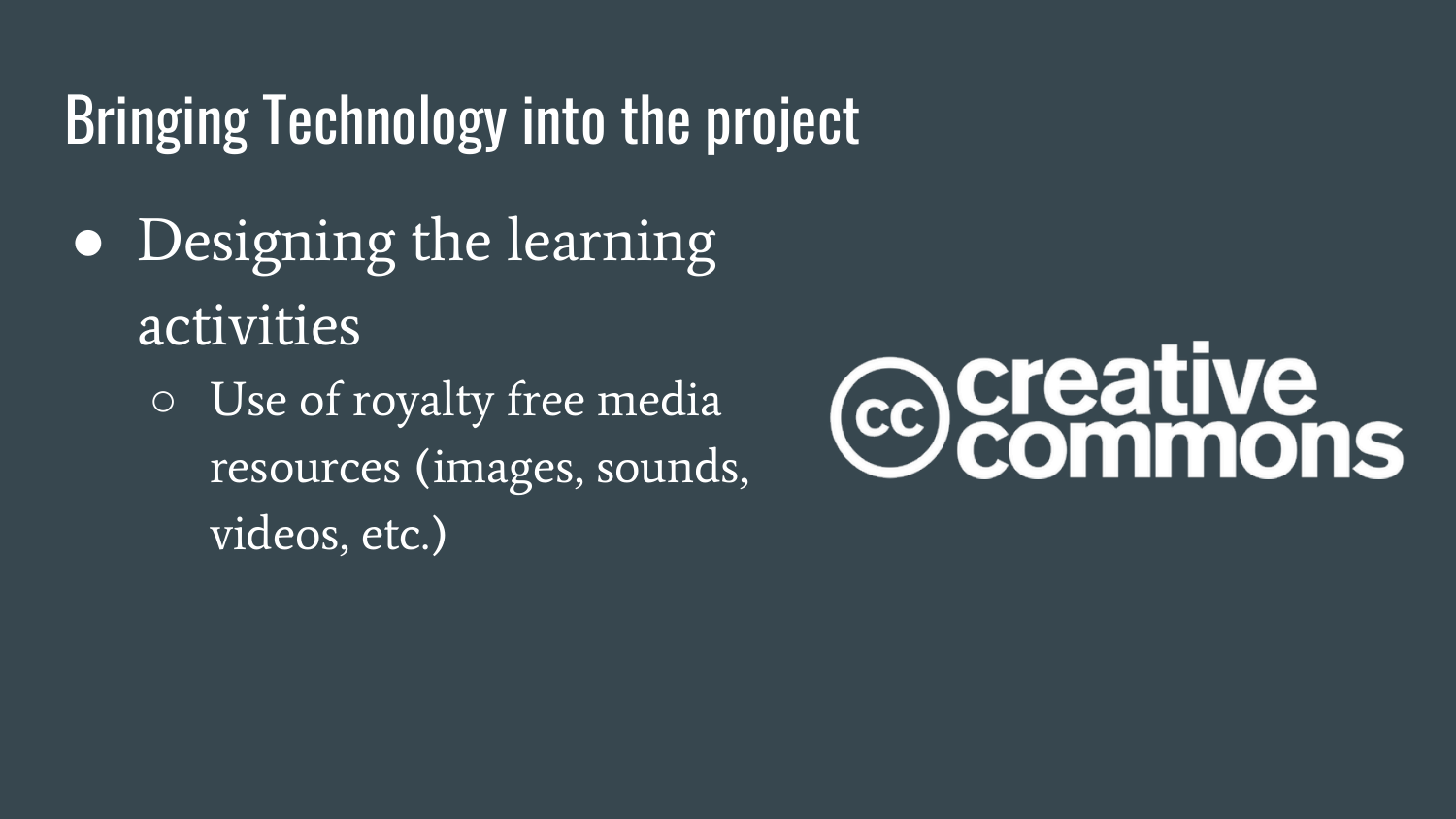- Putting it all together ○ Building the Website ■ Wix
	- Purchasing a domain

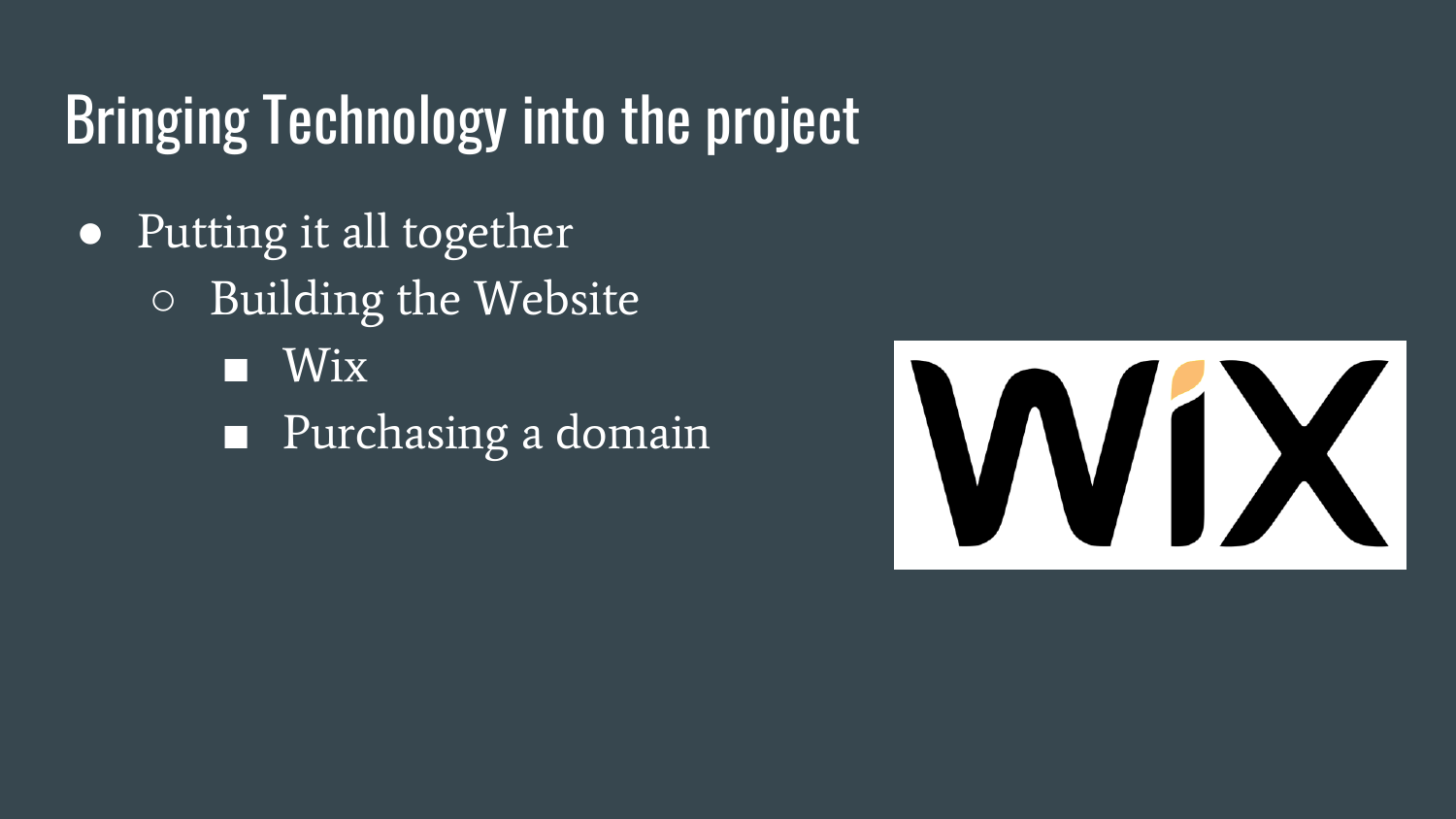#### Website (still in development, but available  $(\mathcal{F})$ ):



#### **Welcome to 'Let's Learn Mixteco'**

This Website contains several activities to learn San Martín Duraznos Mixtec, a Mixtec variety spoken in western Oaxaca (Mexico). In the activities tab on the menu you will find the materials organized around topics: animals, food, colors, etc. First, you will hear the words with their meaning and then you will have games to play and recognize the words you have just learned. As you go through each collection, games will become more challenging. You will start with simple words and slowly you will build up to playing with combinations of words and sentences. Have fun!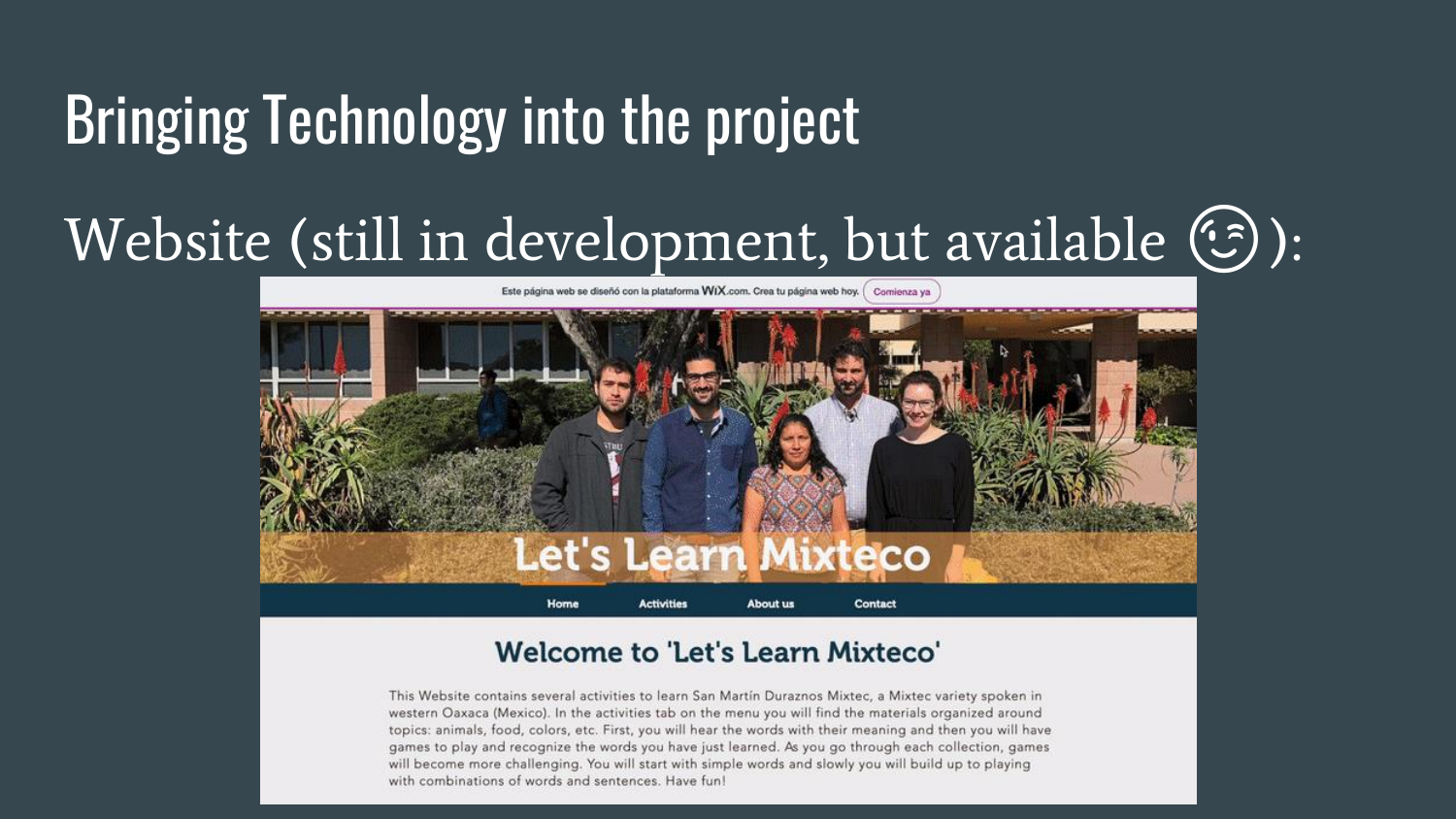

[www.letslearnmixteco.com](http://www.letslearnmixteco.com)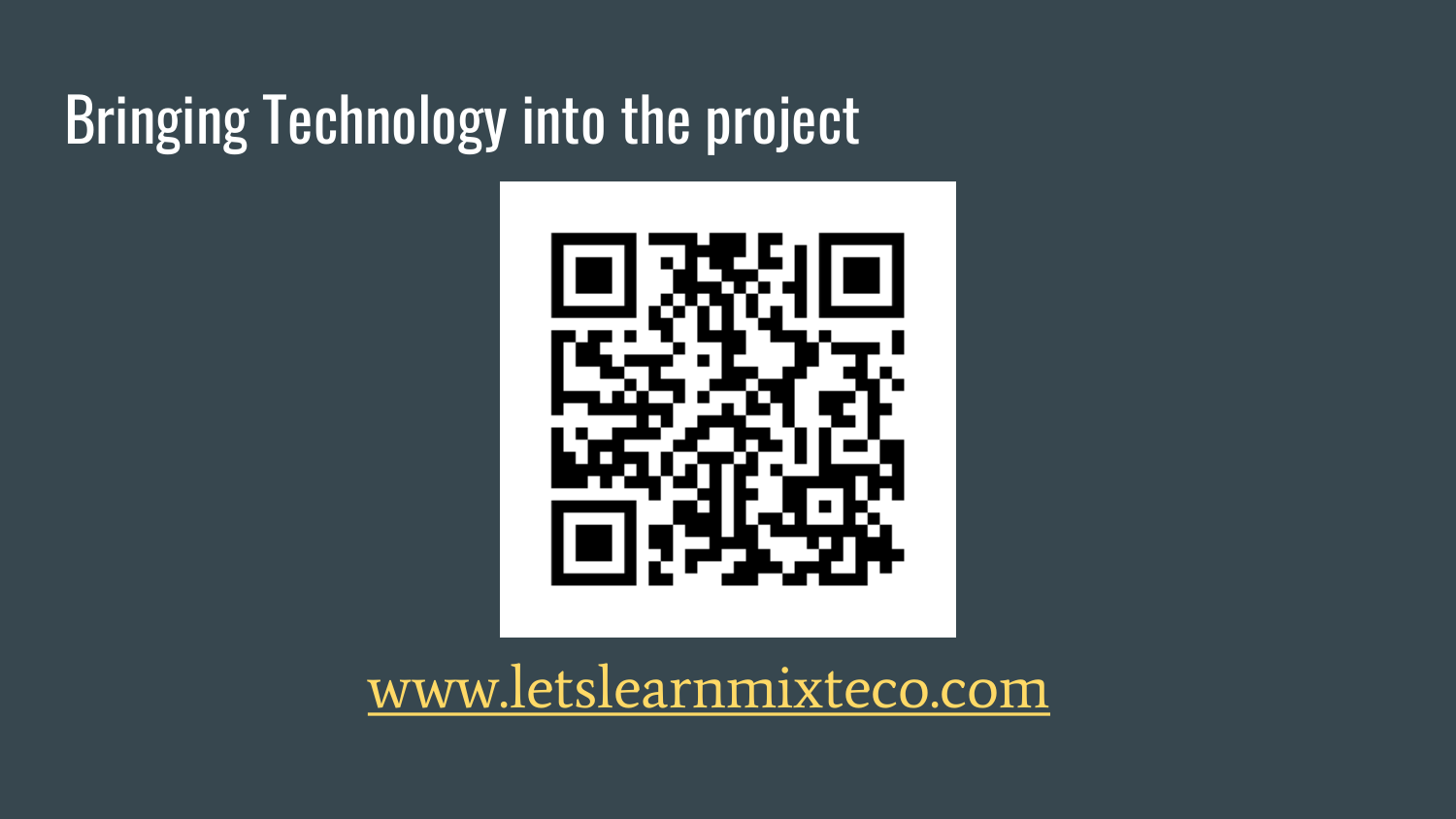#### Funding our project

- *Big Ideas Contest* held at UC Berkeley and sponsored by the Rudd Family Foundation
- Biggest expense: community labor
- Wix & website domain: ca. \$100

## **RUDD FAMILY FOUNDATION BIGADEAS**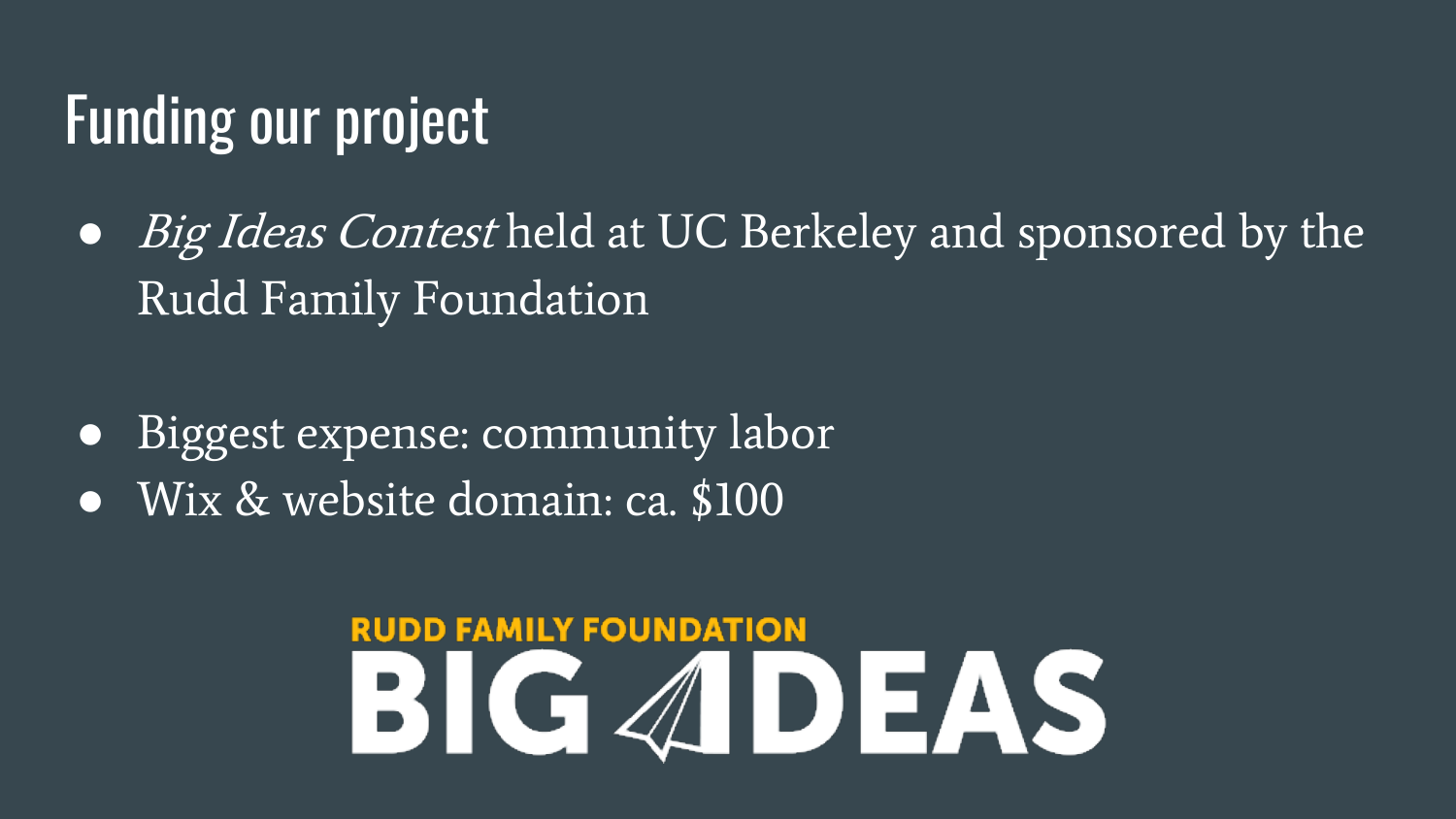#### Evaluation

- Is this model perfect? No...
	- We rely on third parties to support their technologies
	- We cannot control what third parties might do with our resources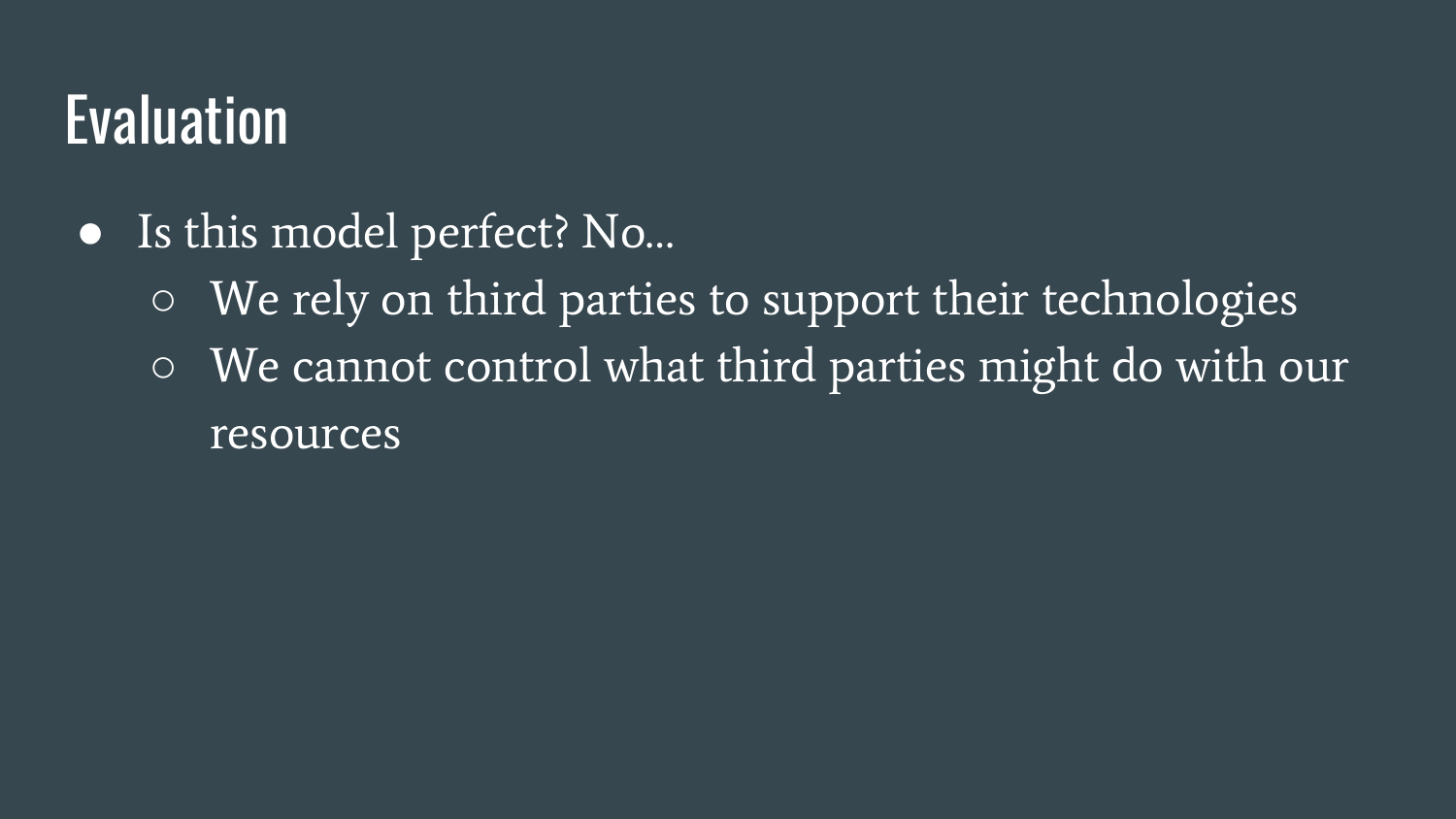## Takeaway message

Community-based language documentation and revitalization projects can create web-based materials without a massive amount of money or technological expertise by adapting existing open-access resources.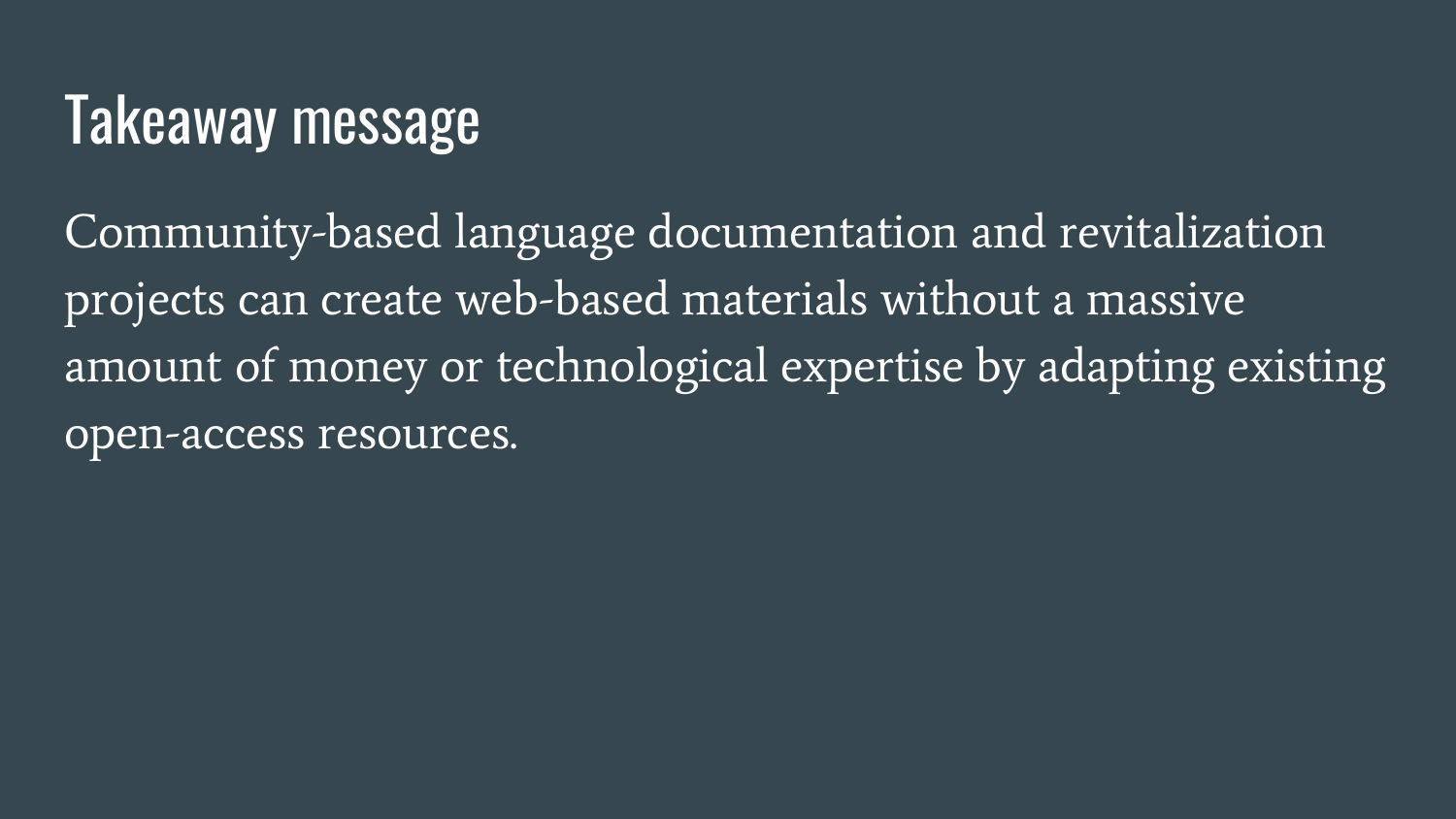### **Acknowledgements**

MICOP Community Silvestre Hernández Martínez Arcenio López



UCSB Field Methods class UG RA Marisol Ramirez

Contact: [aventayolboada@ucsb.edu](mailto:aventayolboada@ucsb.edu) @a\_ventayol<br>j<u>canobarrios@ucsb.edu</u> @johncanob [jcanobarrios@ucsb.edu](mailto:jcanobarrios@ucsb.edu)